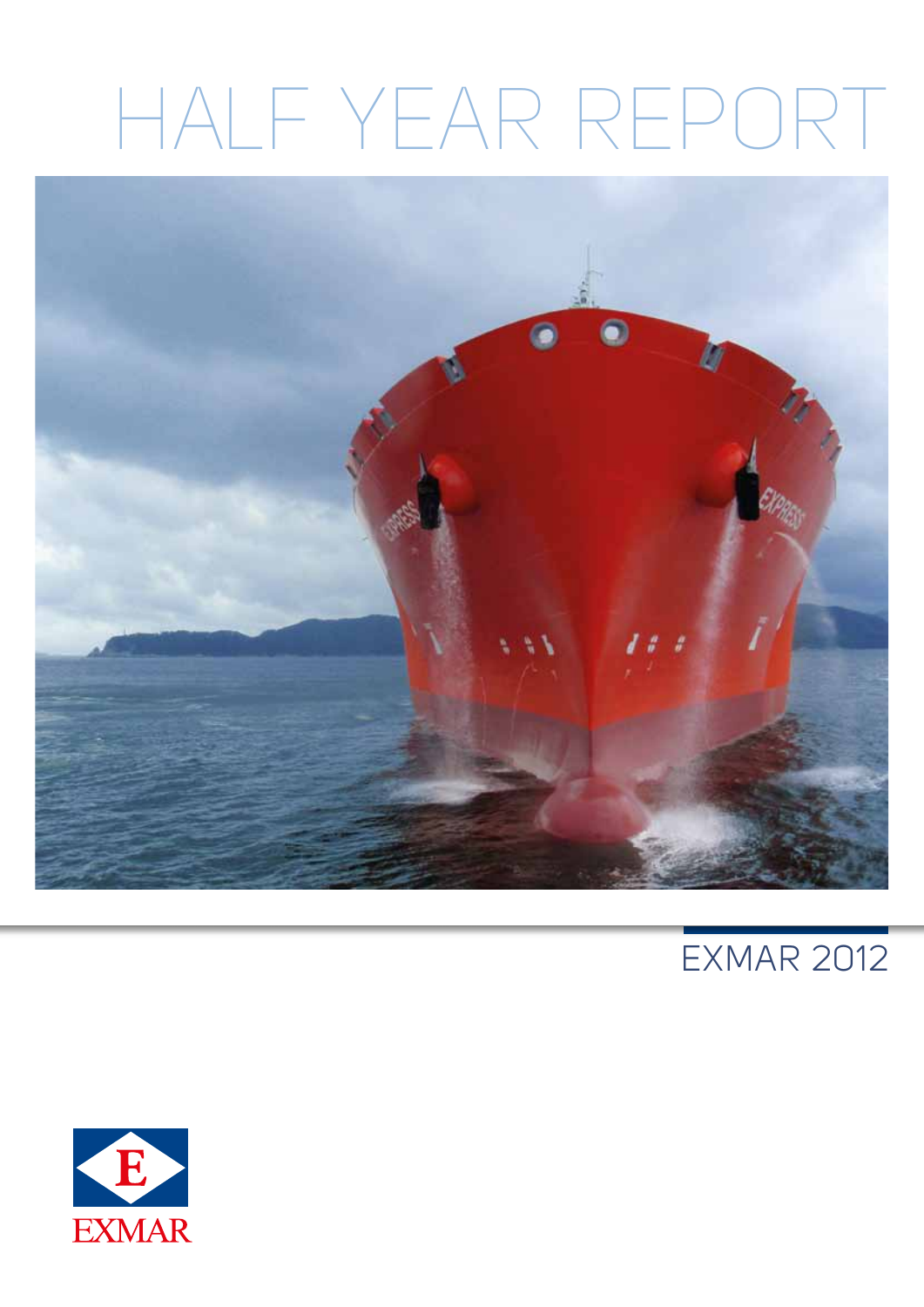### **Comments on the key figures as per 30 June 2012**



The Group has an operating result (EBIT) of USD 52.5 million for the first semester 2012 (USD -11.6 million for the first semester 2011). This result includes a capital gain of USD 23.9 million on the final settlement of the sale of the OPTI-EX® , a net profit of USD 6.3 million on the sale of the *CHACONIA* and the *ELVERSELE*. The financial result was negatively impacted by the change in fair value of interest rate derivatives entered to hedge the interest

rate exposure on long term financing of the fleet, which resulted in a non-cash unrealised loss of USD -1.0 million (first semester 2011: USD -3.7 million) and by USD -0.3 million unrealised exchange loss (first semester 2011: USD 1.6 million). The consolidated result after taxation for the first half 2012 amounts to USD 33.6 million (first semester 2011 USD -37.9 million).



### **1. Consolidated key figures**

|                                                                    | 30/06/2012 | 30/06/2011 |
|--------------------------------------------------------------------|------------|------------|
|                                                                    |            |            |
| <b>CONSOLIDATED INCOME STATEMENT (IN MILLION USD)</b>              |            |            |
| Revenue                                                            | 228.8      | 224.0      |
| Operating result before depreciations and impairment loss (EBITDA) | 91.3       | 54.1       |
| Depreciations and impairment loss                                  | $-38.8$    | $-65.7$    |
| Operating result (EBIT)                                            | 52.5       | $-11.6$    |
| Net financial result                                               | $-16.7$    | $-23.9$    |
| Share in the result of equity accounted investees                  | $-0.3$     | $-0.6$     |
| Result before tax                                                  | 35.5       | $-36.1$    |
| Income tax                                                         | $-1.9$     | $-1.8$     |
| Consolidated result after tax                                      | 33.6       | $-37.9$    |
| of which owners of the Company                                     | 33.6       | $-37.9$    |
|                                                                    |            |            |
| CONSOLIDATED STATEMENT OF FINANCIAL POSITION (IN MILLION USD)      |            |            |
| Shareholders' equity                                               | 344.5      | 359.8      |
| Vessels (including vessels under construction)                     | 1,026.6    | 972.9      |
| Net financial debt                                                 | 673.5      | 1,018.9    |
| Total assets                                                       | 1,401.9    | 1,726.9    |
|                                                                    |            |            |
| <b>INFORMATION PER SHARE (IN USD PER SHARE)</b>                    |            |            |
| Weighted average number of shares during the period                | 56,167,358 | 56,669,432 |
| <b>EBITDA</b>                                                      | 1.63       | 0.95       |
| <b>FBIT</b>                                                        | 0.93       | $-0.20$    |
| Consolidated result after tax                                      | 0.60       | $-0.67$    |
|                                                                    |            |            |

both in Europe and US keeping ammonia product prices high and The ammonia market remained firm mainly driven by a strong demand availability tight.

Charter levels are currently enjoying a firming trend. Asia and China is stable since the beginning of 2012. Consequently, Time spot sales that kept freight rates high. Prompt demand from South East 1400 Q 16000 LPG values have also continued to firm up mainly due to high volume of

### **2. Contribution per division**

However, the continued long-haul petrochemical activity is tightening the 5,000 m<sup>3</sup> and above segment.

EXMAR's entire pressurised fleet is committed on Time Charter at rewarding level. Same has been achieved for the recent TC renewals.

*The LPG fleet recorded an operational result (EBIT) of USD 12.5 million during the first six months of the year. EBIT for the 1st semester was affected by 176 dry-docking days (121 days in first half 2011). The results include a net profit of USD 6.3 million on the sale of the CHACONIA and the ELVERSELE.*

### **VLGC (70,000 – 85,000 m³)**

The VLGC freight market has been enjoying a firming trend since the beginning of the second quarter of 2012. This is mainly due to the steady demand of cargos from Arabian Gulf to Japan and expected volume growth from Qatar, Abu Dhabi and Angola.

Due to the available supply, the market is expected to continue on this positive trend for the short to medium term.

EXMAR's VLGC fleet is covered for 75% for the balance of the year at fixed hire levels.

### **MIDSIZE (20,000 – 40,000 m³)**



The North Sea Contract of Affreightment with Statoil has been extended at increased levels for an additional year. This Contract of Affreightment will employ three to four vessels.

The second half of the year looks positive. EXMAR's midsize fleet is covered for about 94.0% at satisfactory levels for the balance of the year.

In early July, EXMAR entered into an agreement for the sale of the **TIELRODE** (35,058 m<sup>3</sup> - built 1993). The vessel has been delivered on 8 August to its new owners. This sale generated a net profit of USD 6.9 million that will be recorded in the third quarter.

### **PRESSURISED (3,500 – 5,000 m³)**

The North West European and Far Eastern coaster spot market have been rather 'thin' during the first six months of the year. The spot freight rates have therefore continued to be under a downward pressure.

|                                                                       | 30/06/2012 | 30/06/2011 |
|-----------------------------------------------------------------------|------------|------------|
| <b>CONSOLIDATED KEY FIGURES (IN MILLION USD)</b>                      |            |            |
| Revenue                                                               | 1100       | 83 R       |
| Operating result before depreciations and<br>impairment loss (EBITDA) | 36.7       | 184        |
| Operating result (EBIT)                                               | 125        | -32.3      |
| Consolidated result after tax                                         | 67         | $-396$     |
|                                                                       |            |            |
| Vessels (including vessels under construction)                        | 458.5      | 421 R      |
| Financial debt                                                        | 3114       |            |

## LPG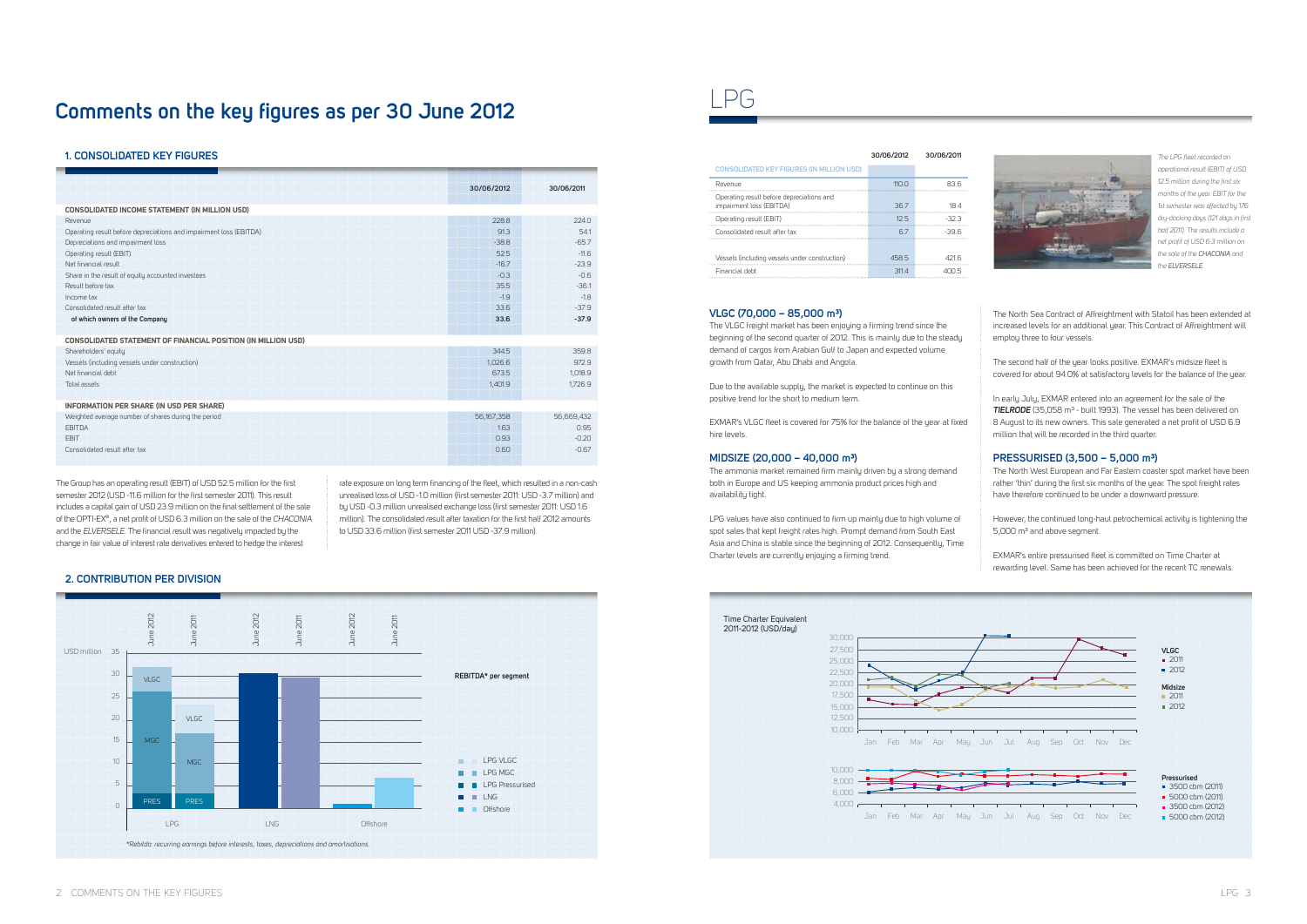### **MIDSIZE NEWBUILDING PROGRAM**

- Hull lines optimization to reduce resistance in water with corresponding savings in  $CO<sub>2</sub>$  emissions and consumption.
- Ballast water treatment system to minimize transfer of harmful aquatic organisms.
- Funnel design facilitating the installation of a scrubber that reduces sulphur air emissions.
- Engine room and deck design ready for LNG or LPG as fuel with inherent reductions in  $CO<sub>2</sub>$ , SOx and NOx air emissions.

In March 2012 EXMAR announced the order at Hyundai Mipo of up to 8 LPG vessels of 38,000 m<sup>3</sup> capacity. The vessels will be delivered from the first quarter of 2014 onwards. These vessels have been designed to stay ahead of the upcoming amendments in environmental legislation.

By so doing EXMAR wishes to adhere to its tradition of providing operational and technical excellence at the service of its customers with a competitive quality fleet based on innovative designs.

This investment increases the Midsize fleet operated by EXMAR and reinforces its focus on worldwide medium-size LPG and Ammonia shipping. It also suitably adds to EXMAR's existing commitment portfolio, which will consist of a solidly balanced mix of Time-Charters, Contracts of Affreightment and spot availabilities.

It also confirms EXMAR's willingness to dedicate its maritime gas expertise to support the future needs of the North Sea based LPG industry in particular. Since August 2009 EXMAR has gradually but firmly increased its dedicated LPG presence in Europe. As from now on EXMAR is expected to handle about 2 million metric tons of LPG on a yearly basis in this region alone.

*The LNG fleet recorded an operational result (EBIT) of USD 16.2 million during the first six months of the year.*

### **LNG Transport – LNGRV**

The *EXCEL* was successfully fixed since mid-July for a two months timecharter at USD 152,500 per day and we are in continuous discussions with various potential charterers. However, due to the existing Facility Agreement that guaranteed in the past a minimum earning for the vessel the contribution to the Profit & Loss, accounts will be capped at approximately USD 60,000 per day for the remaining of the year.

All other LNG/c and LNGRV's have contributed as expected under their respective long-term contracts.

### **LNG Infrastructure**

Apart from owning and operating a diversified portfolio of LNG carriers since 1978, and regasification units since 2005, EXMAR has successfully expanded its LNG activities upstream by pioneering in the area of floating LNG liquefaction.

Worldwide gas demand is increasing and so is the need to explore and develop natural gas reserves. EXMAR's recent contract award for the world's first operating floating liquefaction unit with Pacific Rubiales

Energy Corporation ("PRE") (see below), flags the start of a new era to provide viable solutions that enable the entire LNG processing value chain to operate on a floating basis.

Being a "one stop shop" for floating LNG solutions along the LNG value chain, EXMAR's new integrated business model will reduce transaction costs between the segments of the LNG value chain and will enable EXMAR to unlock potential new markets for its customers in a more cost efficient and flexible way.

Today, EXMAR is actively looking for partnerships with natural gas companies focusing to monetise their gas reserves by means of floating liquefaction technology. EXMAR's main interest is in small scale projects with certified gas reserves and a lean gas quality.

### **LNG Export project with Pacific Rubiales Energy**

In March 2012, EXMAR and Pacific Rubiales Energy (TSX: PRE; BVC: PREC; BOVESPA: PREB) signed an agreement for the development, construction and operation of the world's first operating Floating LNG Liquefaction, Regasification and Storage Unit ("FLRSU").



| vessel         | type   | capacity<br>(m <sup>3</sup> ) | ownership | charter expiry<br>(+ options) | Q4'12 | 2013 | 2022   |
|----------------|--------|-------------------------------|-----------|-------------------------------|-------|------|--------|
| Excalibur      | lng/c  | 138,000                       | 50%       | Mar-22                        |       |      |        |
| Excel          | ln q/c | 138,000                       | 50%       | Sep-12                        |       |      | $\sim$ |
| Excelsior      | Ingrv  | 138,000                       | 50%       | Jan-25 (+5j, +5j)             |       |      |        |
| Excelerate     | Ingrv  | 138,000                       | 50%       | Oct-26 (+5j, +5j)             |       |      | $\sim$ |
| Explorer       | Ingrv  | 150,900                       | 50%       | Apr-33 (+5j)                  |       |      | $\sim$ |
| <b>Express</b> | Ingrv  | 150,900                       | 50%       | May-34 (+5j)                  |       |      | $\sim$ |
|                |        |                               |           |                               |       |      |        |

Chartered Minimum revenue undertaking from third party Extension (optional)



# LNG

### **LNG-vessels: Overview of the contractual commitments**

|                                                  | 30/06/2012 | 30/06/2011      |
|--------------------------------------------------|------------|-----------------|
| <b>CONSOLIDATED KEY FIGURES (IN MILLION USD)</b> |            |                 |
| Revenue                                          | 46.5       | 44.3            |
| Operating result before depreciations (EBITDA)   | 26.8       | 25.4            |
| Operating result (EBIT)                          | 16.2       | 14 <sub>6</sub> |
| Consolidated result after tax                    | 36         | 60              |
|                                                  |            |                 |
| Vessels (including vessels under construction)   | 538.1      | 5157            |
| Financial debt                                   | 503.6      |                 |

**MGC Newbuilding Program**

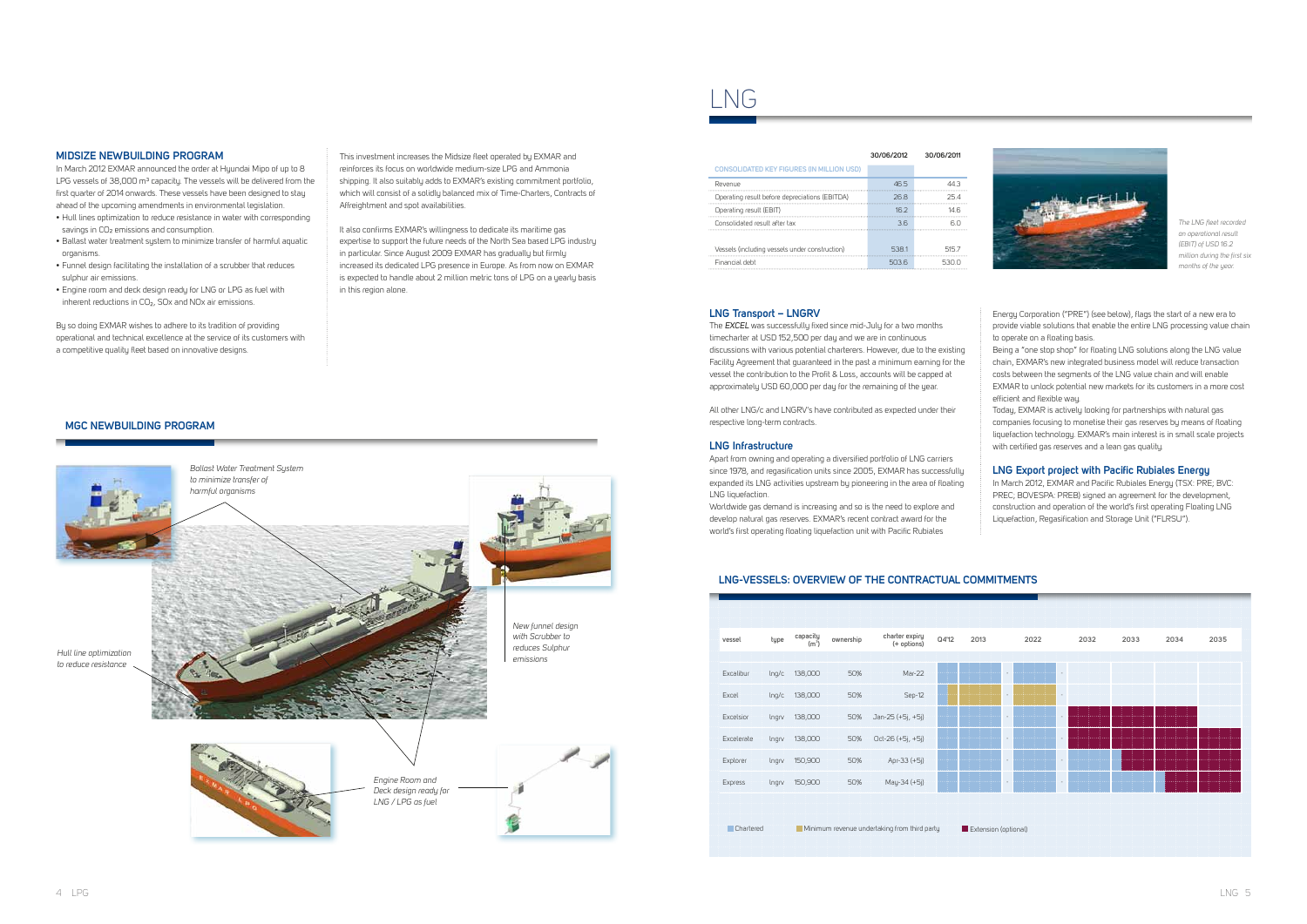

The agreement calls for EXMAR to build, operate and maintain an FLRSU to be located on the Colombian Caribbean coast and grants PRE exclusive guaranteed rights to supply and liquefy up to 69.5 Million Standard Cubic Feet of natural gas per day ("MMSCFD") (+/- 0.5 million tonnes of LNG per annum) over a 15 year period under a tolling structure. The FLRSU will be operational in the first quarter of 2015, providing Colombia a greater access to global LNG import and export markets.

The FLRSU will have a storage capacity of 16.100 m<sup>3</sup> of LNG and will be able to accommodate alongside a conventional LNG carrier serving as Floating Storage Unit ("FSU"). As part of the project, PRE will build an 88 km long pipeline from its producing field 'La Creciente' to the Caribbean coast for the supply of natural gas to the FLRSU with an initial design transportation capacity of 100 MMSCFD.

With this project PRE targets markets in Central America and the Caribbean, aiming to replace fuel oil and diesel currently used for power generation. The competitive spread in price of LNG relative to those liquid fuels obviously is a catalyst in that respect and furthermore LNG can significantly reduce the carbon footprint of the region.

For this purpose, EXMAR and Shanghai-based Wison Offshore & Marine Ltd. ("Wison"), a subsidiary of the Wison Group, signed an EPCIC (Engineering, Purchase, Construction, Installation and Commissioning) contract for this FLRSU. Wison will be responsible for the design and engineering of the unit to be constructed at Wison's fabrication facility located in Nantong, China, with further support supplied from the company's subsidiary in Houston, Texas, USA. Black & Veatch has been contracted, as a subcontractor to Wison, to execute the engineering and procurement of the topside liquefaction equipment and packages and providing on-site commissioning and start-up services.



After installation and commissioning on site, EXMAR subsidiary EXMAR Shipmanagement will take care of the operations and maintenance of the unit. Estimated EBITDA earnings of this project amount to 50 Million USD per year.

### **Floating regasification**

Downstream, EXMAR is currently conducting several feasibility studies for customers to investigate the use of floating LNG regasification units on dedicated locations. These studies are an essential step for a successful implementation of floating regasification assets since the regasification units are developed and engineered in compliance with the needs of the customer and site specific conditions.

### **Extending the LNG value chain: LNG bunkering**

LNG as a ship fuel and consequently the development of infrastructure for the LNG bunkering of ships is crucial for ship owners to meet the upcoming emission regulations put in place by the International Maritime Organisation. The usage of LNG as a fuel for ships represents a truly 'green' alternative when it comes to air emissions.

For the introduction of LNG as a marine fuel, EXMAR is uniquely positioned to develop LNG bunkering solutions since EXMAR is both a ship owner with a large fleet, and has also a unique proven track record in the transport, storage, handling and transfer of LNG. The in house developed Ship-to-Ship transfer system is considered essential for the safe transfer of LNG between an LNG bunkering ship and an LNG fuelled vessel.

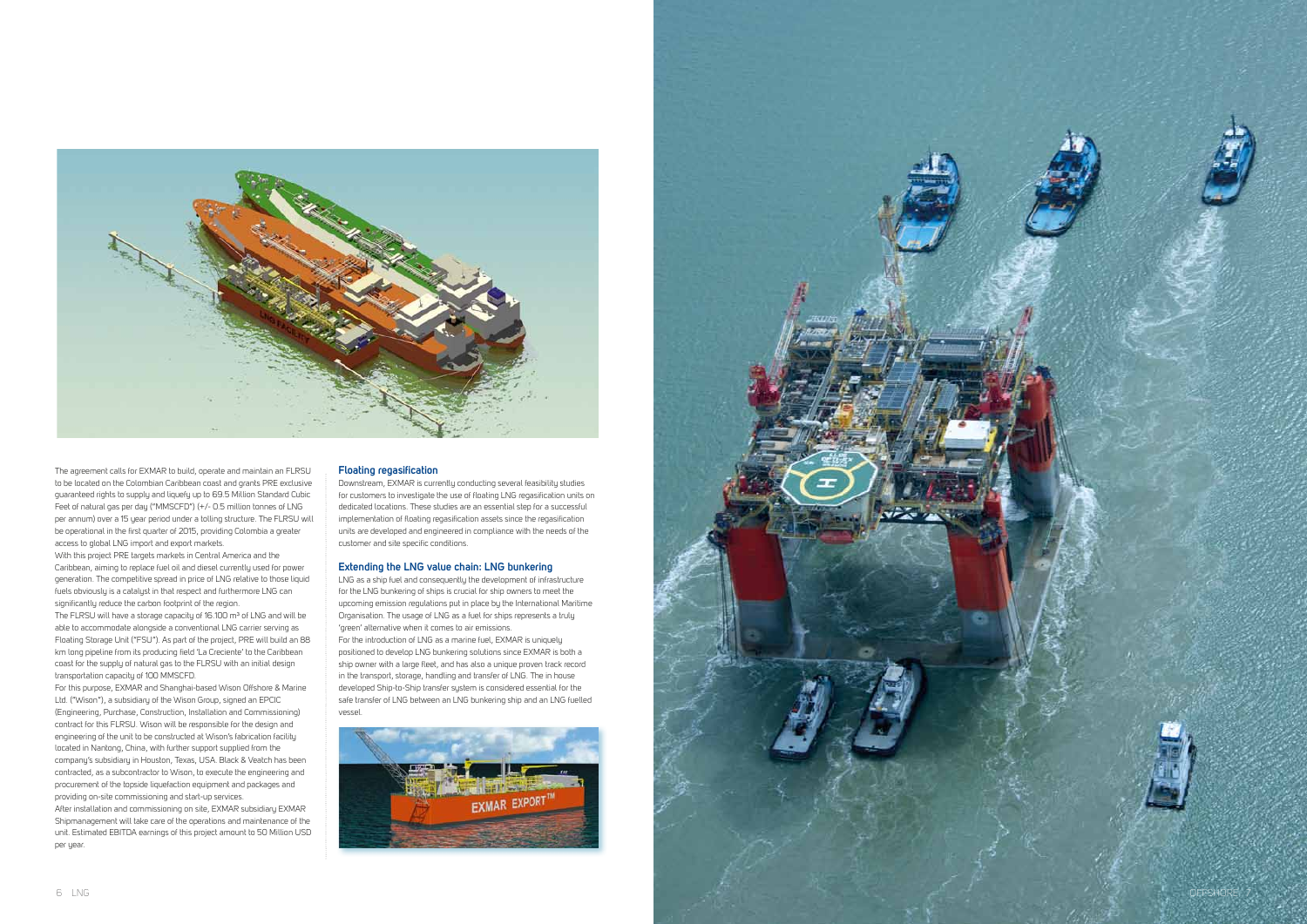*The operating result (EBIT) of the first semester of the offshore activities amounted to USD 23.8 million, including a capital gain of USD 23.9 million on the final settlement of the sale of the OPTI-EX® .*

The *OPTI-EX®* keeps producing on "Who Dat" field offshore Louisiana to the full satisfaction of its new owner, LLOG. Last June, LLOG and EXMAR have reached an agreement whereby EXMAR will engineer and design a new production semisubmersible hull based on the *OPTI®* design for deployment in the Gulf of Mexico in the course of 2014. This is an important additional milestone in the development of the *OPTI®* concept for early production solutions.

The accommodation barges *NUNCE* and *KISSAMA* continue operating offshore Angola and Gabon, respectively.

The accommodation barge *OTTO 5* arrived in Nigeria at the beginning of August. The barge, controlled in partnership by EXMAR and a Nigerian partner, is contracted for 2.5 years (plus one year option) to Globestar, a subsidiary of Subsea 7, and is deployed on the Ofon field developed by Total.

The *LUXEMBOURG*, the converted VLCC contracted to Sonangol P&P for FSO services on the Palanca field has arrived in Angola mid-June for a firm period of eight months (plus eight months option).

The level of engineering and design services extended through EOC (Houston) and DVO (Paris) remains strong, consistent with the positive trend observed currently in the Offshore market.



# **OFFSHORE**

|                                                     | 30/06/2012 | 30/06/2011       |
|-----------------------------------------------------|------------|------------------|
| <b>CONSOLIDATED KEY FIGURES (IN MILLION USD)</b>    |            |                  |
| Revenue                                             | 38.2       | 632              |
| Operating result before depreciations (EBITDA)      | 268        | 82               |
| Operating result (EBIT)                             | 23.8       | 51               |
| Consolidated result after tax                       | 225        | $-1\overline{5}$ |
|                                                     |            |                  |
| Offshore units (including units under construction) | 30 N       | 35 R             |
| Financial debt                                      |            |                  |





*The contribution of the Services activities (EXMAR SHIPMANAGEMENT, BELGIBO, TRAVEL PLUS) to the operating result (EBIT) amounts to USD 1.8 million while the operating result of the Holding activities amounted to USD -1.8 million.*

### **EXMAR Shipmanagement**

EXMAR Shipmanagement manages a diversified fleet portfolio including 11 LNG vessels, 19 LPG vessels, 5 commercial cruise vessels and 2 accommodation barges, a total of 37 vessels on behalf of EXMAR and third party customers.

As from January 2012, EXMAR Shipmanagement, through its branch in Argentina, now also operates regasification teams in Bahia Blanca and Escobar.

ENI LNG Shipping entrusted the ship management of 2 LNG vessels to EXMAR Shipmanagement, as from the fourth quarter of 2012.

Furthermore, the company increases its efforts in continuous improvement projects that contribute to a reduction of the OPEX of the vessels.

EXMAR Shipmanagement obtained ISO 14001 (environmental management) and OHSAS 18001 (occupational health and safety) certification.

### **Belgibo**

Although economic environment for most of our clients remains very weak, Belgibo had an excellent first half-year compared to 2011. Turnover increased by 8% and operating profit more than 20% due to good cost control.

The increase of turnover was partly due to a strong USD but also to new business and new clients in all business segments. Belgibo remains cautious for the rest of the year but expect to have a better year-end result than last year.

### **Travel Plus**

The foundation of the positive trend in the Travel Department was laid out in 2010. The number of bookings for both the leisure travel and the business travel augmented. The first six months showed an increase in turnover of 5% compared to the first six months of 2011. It is expected that once again this year will end on a positive note.

The Board of Directors Antwerp, 30th August 2012

### **Information related to the shares**

The EXMAR share is listed on the NYSE Euronext Brussels and has formed part of the Bel Mid index (Euronext: EXM) since 23 June 2003. As of 10 December 2009 the VVPR strips were listed on the NYSE Euronext Brussels. EXMAR's capital stands at USD 88,811,667 and is represented by 59,500,000 shares without nominal value.





 $\blacksquare$  Saverex = 54.23 %  $\blacksquare$  EXMAR = 5.60 %  $\blacksquare$  Sofina = 1.30 % Third parties = 38.87 %





# SERVICES and HOLDING

|                                                  | 30/06/2012 | 30/06/2011 |
|--------------------------------------------------|------------|------------|
| <b>CONSOLIDATED KEY FIGURES (IN MILLION USD)</b> |            |            |
| Revenue                                          | 40.5       | 393        |
| Operating result before depreciations (EBITDA)   | 1.0        | 21         |
| Operating result (EBIT)                          | nn         | 1Π         |
| Consolidated result after tax                    | n 8        | $-28$      |
|                                                  |            |            |
| Other property plant and equipment               | 57         | 7 N        |
| Financial debt (excluding bank overdrafts)       | 71         | 83         |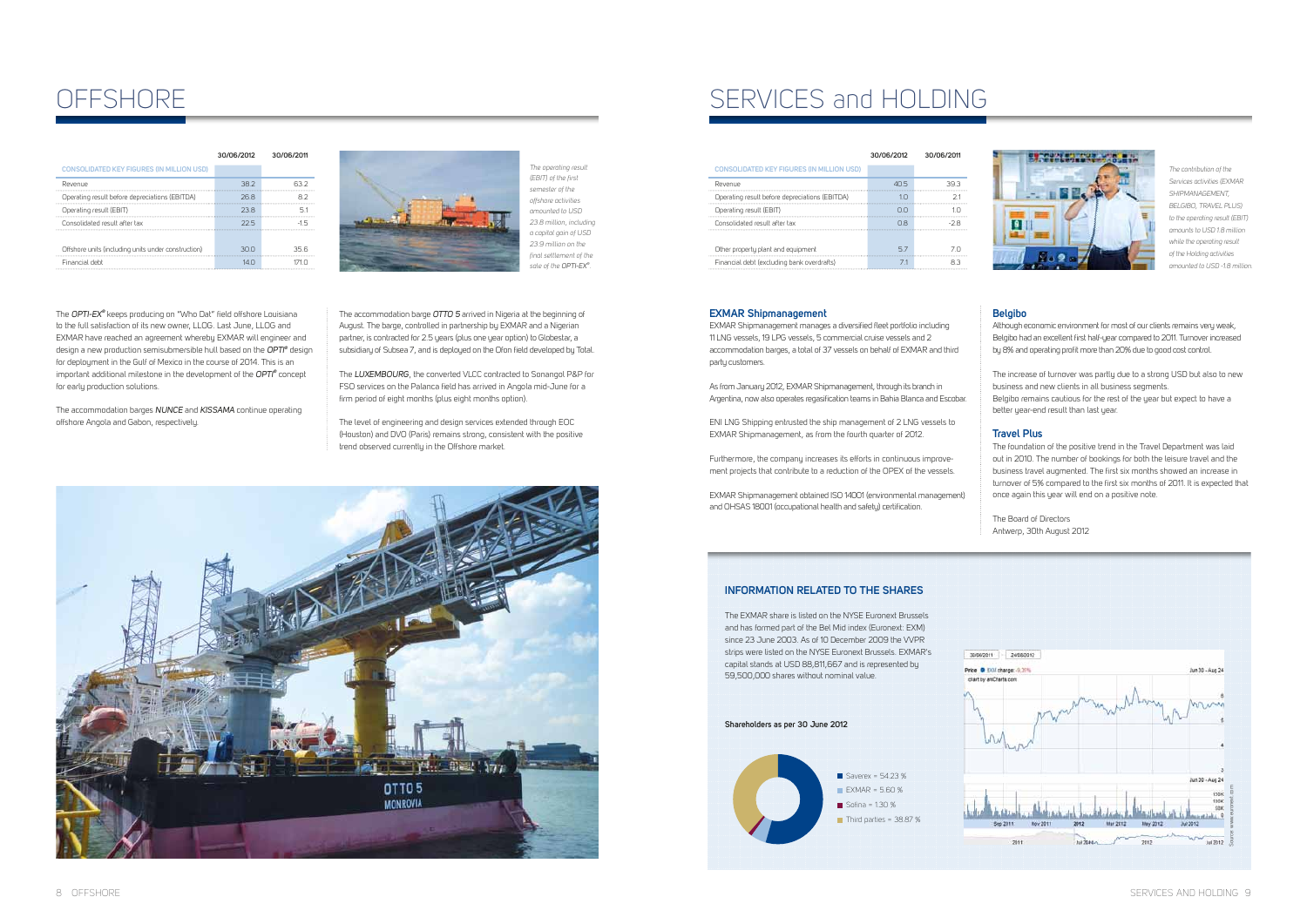| Note                                                                           | 6 months ended<br>30 June 2012 | 6 months ended<br>30 June 2011 |
|--------------------------------------------------------------------------------|--------------------------------|--------------------------------|
| <b>CONDENSED CONSOLIDATED INCOME STATEMENT</b>                                 |                                |                                |
| Revenue                                                                        | 228,806                        | 223,964                        |
| 5<br>Capital gain on disposal of assets                                        | 31,615                         | 7                              |
| Other operating income                                                         | 2,517                          | 1,545                          |
| <b>OPERATING INCOME</b>                                                        | 262,938                        | 225,516                        |
|                                                                                |                                |                                |
| Goods and services                                                             | $-147,962$                     | $-148,161$                     |
| Personnel expenses                                                             | $-22,171$                      | $-22,970$                      |
| Depreciations and amortisations                                                | $-37,372$                      | $-39,039$                      |
| 6<br>Impairment loss                                                           | $-1,382$                       | $-26,706$                      |
| Provisions                                                                     | 322                            | 230                            |
| Other operating expenses                                                       | $-1,822$                       | $-454$                         |
| Capital loss on disposal of assets                                             | $-11$                          | $\circ$                        |
| RESULT FROM OPERATING ACTIVITIES                                               | 52,539                         | $-11,584$                      |
|                                                                                |                                |                                |
| Interest income                                                                | 512                            | 174                            |
| Interest expenses                                                              | $-18,773$                      | $-21,888$                      |
| Other finance income                                                           | 8,372                          | 5,561                          |
| Other finance expenses                                                         | $-6,827$                       | $-7,791$                       |
| RESULT BEFORE INCOME TAX AND SHARE IN THE RESULT OF EQUITY ACCOUNTED INVESTEES | 35,823                         | $-35,528$                      |
|                                                                                |                                |                                |
| Share in the result of equity accounted investees                              | $-314$                         | $-576$                         |
| <b>RESULT BEFORE INCOME TAX</b>                                                | 35,509                         | $-36,104$                      |
|                                                                                |                                |                                |
| Income tax expense                                                             | $-1,858$                       | $-1,822$                       |
| <b>RESULT FOR THE PERIOD</b>                                                   | 33,651                         | $-37,926$                      |
| Attributable to:                                                               |                                |                                |
| Non-controlling interest                                                       | 10                             | 13                             |
| Owners of the Company                                                          | 33,641                         | $-37,939$                      |
| <b>RESULT FOR THE PERIOD</b>                                                   | 33,651                         | $-37,926$                      |
|                                                                                |                                |                                |
| <b>BASIC EARNINGS PER SHARE (IN USD)</b>                                       | 0.60                           | $-0.67$                        |
| DILUTED EARNINGS PER SHARE (IN USD)                                            | 0.60                           | $-0.67$                        |
|                                                                                |                                |                                |
| <b>CONDENSED CONSOLIDATED STATEMENT OF OTHER COMPREHENSIVE INCOME</b>          |                                |                                |
| <b>RESULT FOR THE PERIOD</b>                                                   | 33,651                         | $-37,926$                      |
|                                                                                |                                |                                |
| Other comprehensive result                                                     |                                |                                |
| Foreign currency translation differences for foreign operations                | $-581$                         | 3,481                          |
| Net change in fair value of cash flow hedges transferred to profit and loss    | 313                            | 312                            |
| Net change in fair value of cash flow hedges - hedge accounting                | $-22$                          | $-94$                          |
| Net change in fair value of available-for-sale financial assets                | 5,226                          | $-704$                         |
| TOTAL OTHER COMPREHENSIVE RESULT FOR THE PERIOD                                | 4,936                          | 2,995                          |
|                                                                                |                                |                                |
| TOTAL COMPREHENSIVE RESULT FOR THE PERIOD                                      | 38,587                         | $-34,931$                      |
|                                                                                |                                |                                |
| Total comprehensive result attributable to:                                    |                                |                                |
| Non-controlling interest                                                       | 6                              | 26                             |
| Owners of the Company<br>TOTAL COMPREHENSIVE RESULT FOR THE PERIOD             | 38,581                         | $-34,957$                      |
|                                                                                | 38,587                         | $-34,931$                      |

# **Condensed consolidated interim financial statements for the period ended 30 June 2012**

### CONDENSED CONSOLIDATED STATEMENT OF COMPREHENSIVE INCOME (in thousands of USD)

### CONDENSED CONSOLIDATED STATEMENT OF FINANCIAL POSITION (in thousands of USD)

| <b>ASSETS</b>                                  |  |
|------------------------------------------------|--|
|                                                |  |
| Non-current assets                             |  |
| Vessels (including vessels under construction) |  |
| Other property, plant and equipment            |  |
| Intangible assets                              |  |
| Investment property                            |  |
| Investments in equity accounted investees      |  |
| Other investments                              |  |
| Other receivables                              |  |
|                                                |  |
| Current assets                                 |  |
| Assets classified as held for sale             |  |
| Available-for-sale financial assets            |  |
| Trade and other receivables                    |  |
| Current tax assets                             |  |
| Cash and cash equivalents                      |  |
|                                                |  |
| <b>TOTAL ASSETS</b>                            |  |
| <b>EQUITY AND LIABILITIES</b>                  |  |
|                                                |  |
| Total equity                                   |  |
| Equity attributable to owners of the Company   |  |
| Share capital                                  |  |
| Share premium                                  |  |
| Reserves                                       |  |
| Result for the period                          |  |
| Non-controlling interest                       |  |
|                                                |  |
| Non-current liabilities                        |  |
| Borrowings                                     |  |
| Employee benefits                              |  |
| Provisions                                     |  |
| Derivative financial instruments               |  |
|                                                |  |
| Current liabilities                            |  |
| Borrowings                                     |  |
| Trade and other payables                       |  |
| Provisions                                     |  |
| Derivative financial instruments               |  |
| Current tax liability                          |  |
|                                                |  |
| TOTAL EQUITY AND LIABILITIES                   |  |
|                                                |  |
|                                                |  |
|                                                |  |
|                                                |  |
|                                                |  |
|                                                |  |

|                                                | <b>Note</b> | 30 June 2012 | 31 December 2011 |
|------------------------------------------------|-------------|--------------|------------------|
| <b>ASSETS</b>                                  |             |              |                  |
|                                                |             |              |                  |
| Non-current assets                             |             | 1,057,236    | 1,275,615        |
| Vessels (including vessels under construction) | 6           | 1,026,560    | 1,042,421        |
| Other property, plant and equipment            |             | 11,202       | 11,239           |
| Intangible assets                              |             | 2,738        | 2,945            |
| Investment property                            |             | 12,123       | 12,684           |
| Investments in equity accounted investees      |             | 2,176        | 2,508            |
| Other investments                              |             | 2,437        | 2,420            |
| Other receivables                              |             | $\circ$      | 201,398          |
| Current assets                                 |             | 344,701      | 322,656          |
| Assets classified as held for sale             | 6           | 30,994       | 0                |
| Available-for-sale financial assets            |             | 36,932       | 37,131           |
| Trade and other receivables                    |             | 110,674      | 130,523          |
| Current tax assets                             |             | 3,519        | 3,149            |
| Cash and cash equivalents                      | 8           | 162,582      | 151,853          |
| <b>TOTAL ASSETS</b>                            |             | 1,401,936    | 1,598,271        |
| <b>EQUITY AND LIABILITIES</b>                  |             |              |                  |
|                                                |             |              |                  |
| Total equity                                   |             | 344,608      | 342,823          |
| Equity attributable to owners of the Company   |             | 344,453      | 342,674          |
| Share capital                                  |             | 88,812       | 88,812           |
| Share premium                                  |             | 209,902      | 209,902          |
| Reserves                                       |             | 12,098       | 77,954           |
| Result for the period                          |             | 33,641       | $-33,994$        |
| Non-controlling interest                       |             | 155          | 149              |
| Non-current liabilities                        |             | 865,379      | 1,027,505        |
| Borrowings                                     |             | 747,477      | 894,655          |
| Employee benefits                              |             | 2,964        | 3,177            |
| Provisions                                     |             | 3,087        | 3,348            |
| Derivative financial instruments               |             | 111,851      | 126,325          |
| <b>Current liabilities</b>                     |             | 191,950      | 227,943          |
| Borrowings                                     |             | 88,586       | 123,622          |
| Trade and other payables                       |             | 100,980      | 102,163          |
| Provisions                                     |             | $\circ$      | 60               |
| Derivative financial instruments               |             | $\circ$      | 807              |
| Current tax liability                          |             | 2,384        | 1,291            |
| TOTAL EQUITY AND LIABILITIES                   |             | 1,401,936    | 1,598,271        |
|                                                |             |              |                  |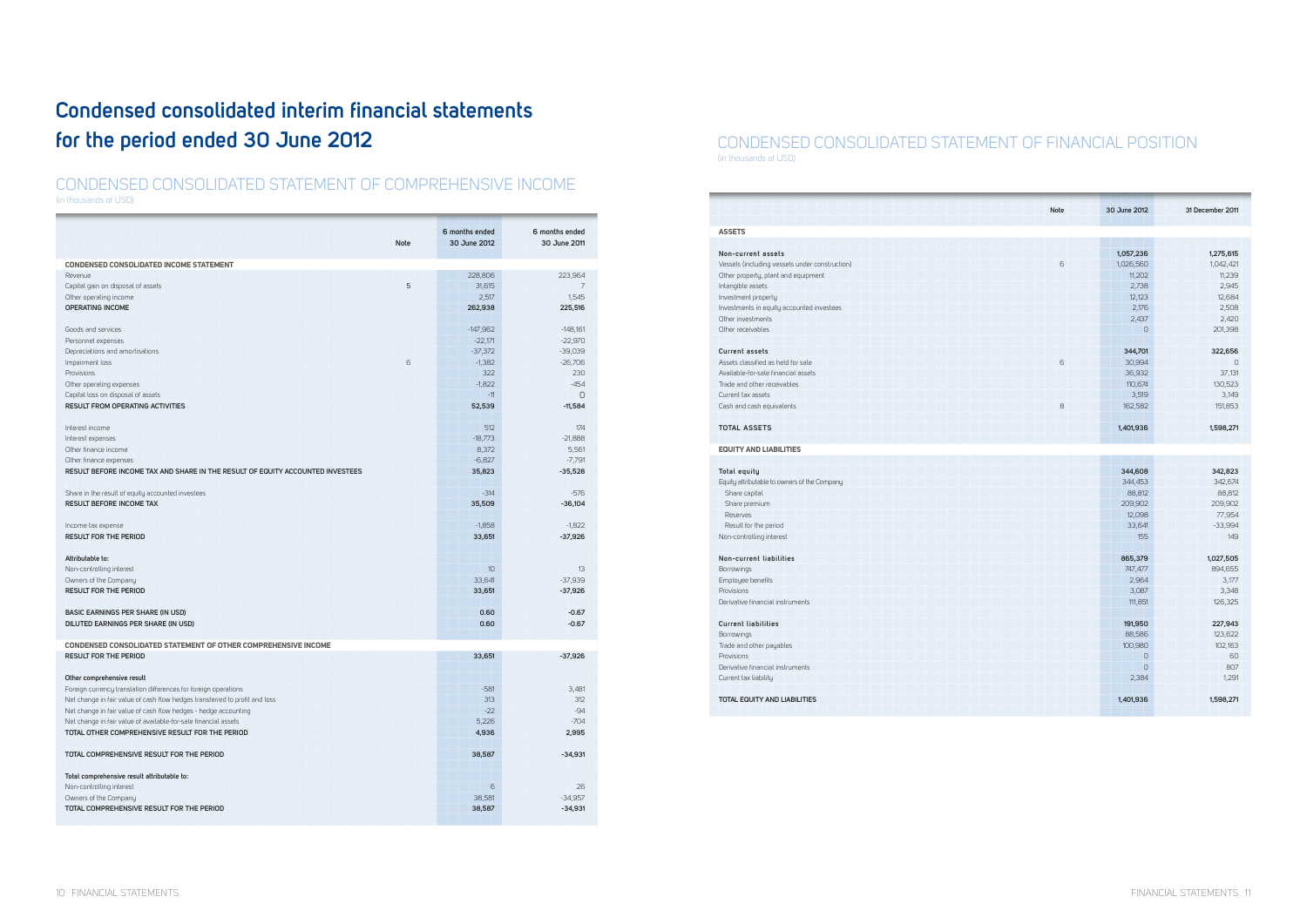### CONDENSED CONSOLIDATED STATEMENT OF CASH FLOWS

(in thousands of USD)

|                                                                                                        |      | 6 months ended  | 6 months ended   |
|--------------------------------------------------------------------------------------------------------|------|-----------------|------------------|
|                                                                                                        | Note | 30 June 2012    | 30 June 2011     |
|                                                                                                        |      |                 |                  |
| <b>OPERATING ACTIVITIES</b>                                                                            |      |                 |                  |
| Result for the period                                                                                  |      | 33,651<br>314   | $-37,926$<br>576 |
| Share of result of equity accounted investees                                                          |      | 37,372          | 39,039           |
| Depreciations and amortisations                                                                        |      |                 | 26,706           |
| Impairment loss                                                                                        |      | 1,382           |                  |
| Changes in the fair value of derivative financial instruments                                          |      | 184             | 3,962            |
| Net interest income/expenses                                                                           |      | 18,261<br>1,858 | 21,714<br>1,822  |
| Income tax expense<br>Net gain on sale of assets                                                       | 5    | $-31,605$       | $-5$             |
| Dividend income                                                                                        |      | $-1,425$        | $-1,326$         |
|                                                                                                        |      | 308             | 593              |
| Equity settled share-based payment expenses (option plan)<br>GROSS CASH FLOW FROM OPERATING ACTIVITIES |      |                 | 55.155           |
|                                                                                                        |      | 60,300          |                  |
| Decrease/increase of trade and other receivables                                                       |      | $-17,655$       | $-27,630$        |
| Increase/decrease of trade and other payables                                                          |      | 974             | 20,836           |
| Increase/decrease in provisions and employee benefits                                                  |      | $-536$          | $-385$           |
| CASH GENERATED FROM OPERATING ACTIVITIES                                                               |      | 43,083          | 47.976           |
|                                                                                                        |      |                 |                  |
| Interest paid                                                                                          |      | $-19,898$       | $-22,042$        |
| Interest received                                                                                      |      | 540             | 282              |
| Income taxes paid/received                                                                             |      | $-1,405$        | $-253$           |
| NET CASH FROM OPERATING ACTIVITIES                                                                     |      | 22,320          | 25.963           |
|                                                                                                        |      |                 |                  |
| <b>INVESTING ACTIVITIES</b>                                                                            |      |                 |                  |
| Acquisition of intangible assets                                                                       |      | $-50$           | $-122$           |
| Acquisition of vessels, vessels under construction and other property, plant and equipment             |      | $-63,181$       | $-7,769$         |
| Proceeds from the sale of intangible assets                                                            |      | $\overline{4}$  | $\circ$          |
| Proceeds from the sale of vessels and other property, plant and equipment                              | 5    | 279,610         | 31               |
| Proceeds from the sale of available for sale financial assets                                          |      | 5,367           | 0                |
| Acquisition of / proceeds from the sale of subsidiaries, associates and other investments              |      | 119             | $-2$             |
| NET CASH USED IN INVESTING ACTIVITIES                                                                  |      | 221,869         | $-7.862$         |
|                                                                                                        |      |                 |                  |
| <b>FINANCING ACTIVITIES</b>                                                                            |      |                 |                  |
| Dividends paid                                                                                         |      | $-37,110$       | $-8,346$         |
| Dividends received                                                                                     |      | 1,425           | 1,326            |
| Payments for setlement of derivatives                                                                  | 5    | $-15,789$       | $\cup$           |
| Proceeds from new borrowings                                                                           |      | 1,161           | 1,357            |
| Repayment of borrowings                                                                                |      | $-160,672$      | $-42,895$        |
| NET CASH (USED IN) FROM FINANCING ACTIVITIES                                                           |      | $-210,985$      | $-48.558$        |
| NET (DECREASE) INCREASE IN CASH AND CASH EQUIVALENTS                                                   |      | 33,204          | $-30.457$        |
|                                                                                                        |      |                 |                  |
| <b>RECONCILIATION OF NET INCREASE/DECREASE IN CASH AND CASH EQUIVALENTS</b>                            |      |                 |                  |
| Net cash and cash equivalents at 1 January                                                             |      | 128,953         | 120,189          |
| Net increase/decrease in cash and cash equivalents                                                     |      | 33,204          | $-30.457$        |
| Exchange rate fluctuations on cash and cash equivalents                                                |      | $-575$          | 1,174            |
|                                                                                                        |      |                 |                  |
| NET CASH AND CASH EQUIVALENTS AT 30 JUNE                                                               |      | 161,582         | 90.906           |
|                                                                                                        |      |                 |                  |

### CONDENSED CONSOLIDATED STATEMENT OF CHANGES IN EQUITY (in thousands of USD)

(1) The general shareholders meeting of 15 May 2012 has approved the final dividend proposal of EUR 0.50 per share. This results in a dividend paid in 2012 of USD 37,109,773 for the 56,167.358 ordinary shares.



|                                                                                                                  | capital<br>Share | Share premium | Retained earnings | Reserve for treasury shares | Translation reserve | Fair value reserve | Hedging reserve | payments reserve<br>Share-based | Total           | Non-controlling interest | Total equity    |  |
|------------------------------------------------------------------------------------------------------------------|------------------|---------------|-------------------|-----------------------------|---------------------|--------------------|-----------------|---------------------------------|-----------------|--------------------------|-----------------|--|
| CONDENSED CONSOLIDATED STATEMENT OF CHANGES IN EQUITY AS PER 30 JUNE 2012                                        |                  |               |                   |                             |                     |                    |                 |                                 |                 |                          |                 |  |
| 1 January 2012                                                                                                   | 88,812           | 209,902       | 118,955           | $-72,234$                   | $-7,125$            | 1,673              | $-7,388$        | 10,080                          | 342,674         | 149                      | 342,823         |  |
| Comprehensive result for the period<br>Result for the period<br>Total other comprensive result<br>for the period |                  |               | 33,641            |                             | $-577$              | 5,226              | 291             |                                 | 33,641<br>4,940 | 10<br>$-4$               | 33,651<br>4,936 |  |
| TOTAL COMPREHENSIVE RESULT<br>FOR THE PERIOD                                                                     | $\mathbf 0$      | 0             | 33,641            | $\circ$                     | $-577$              | 5,226              | 291             | $\mathbf 0$                     | 38,581          | 6                        | 38,587          |  |
| Transactions with owners of<br>the Company                                                                       |                  |               |                   |                             |                     |                    |                 |                                 |                 |                          |                 |  |
| Dividends paid (1)                                                                                               |                  |               | $-37,110$         |                             |                     |                    |                 |                                 | $-37,110$       |                          | $-37,110$       |  |
| Share-based payments                                                                                             |                  |               |                   |                             |                     |                    |                 | 308                             | 308             |                          | 308             |  |
| TOTAL TRANSACTIONS WITH<br>OWNERS OF THE COMPANY                                                                 | $\mathbf 0$      | 0             | $-37,110$         | $\mathbf 0$                 | 0                   | $\mathbf{O}$       | 0               | 308                             | $-36,802$       | 0                        | $-36,802$       |  |
| 30 June 2012                                                                                                     | 88,812           | 209,902       | 115,486           | $-72,234$                   | $-7,702$            | 6,899              | $-7,097$        | 10,388                          | 344,453         | 155                      | 344,608         |  |
| CONDENSED CONSOLIDATED STATEMENT OF CHANGES IN EQUITY AS PER 30 JUNE 2011                                        |                  |               |                   |                             |                     |                    |                 |                                 |                 |                          |                 |  |
| 1 January 2011                                                                                                   | 88,812           | 209,902       | 173,470           | $-72,234$                   | $-5,829$            | 6,921              | $-7,519$        | 8,952                           | 402,474         | 148                      | 402,622         |  |
| Comprehensive result for the period                                                                              |                  |               |                   |                             |                     |                    |                 |                                 |                 |                          |                 |  |
| Result for the period                                                                                            |                  |               | $-37,939$         |                             |                     |                    |                 |                                 | $-37,939$       | 13                       | $-37,926$       |  |
| Total other comprensive result<br>for the period                                                                 |                  |               |                   |                             | 3.468               | $-704$             | 218             |                                 | 2,982           | 13                       | 2,995           |  |
| TOTAL COMPREHENSIVE RESULT<br>FOR THE PERIOD                                                                     | $\mathbf 0$      | $\mathsf 0$   | $-37,939$         | 0                           | 3,468               | $-704$             | 218             | 0                               | $-34,957$       | 26                       | $-34,931$       |  |
| Transactions with owners<br>of the Company                                                                       |                  |               |                   |                             |                     |                    |                 |                                 |                 |                          |                 |  |
| Dividends paid                                                                                                   |                  |               | $-8,346$          |                             |                     |                    |                 |                                 | $-8,346$        |                          | $-8,346$        |  |
| Share-based payments                                                                                             |                  |               |                   |                             |                     |                    |                 | 593                             | 593             |                          | 593             |  |
| TOTAL TRANSACTIONS WITH<br>OWNERS OF THE COMPANY                                                                 | $\mathsf 0$      | 0             | $-8,346$          | $\circ$                     | 0                   | 0                  | $\mathsf 0$     | 593                             | $-7,753$        | 0                        | $-7,753$        |  |
| 30 June 2011                                                                                                     | 88,812           | 209,902       | 127,185           | $-72,234$                   | $-2,361$            | 6,217              | $-7,301$        | 9,545                           | 359,764         | 174                      | 359,938         |  |

|                                                                                  | capital<br>Share | premium<br>Share p | earnings<br>Retained | Reserve for treasury shares | Translation reserve | Fair value reserve | Hedging reserve | payments reserve<br>Share-based | <b>Total</b> | Non-controlling interest | Total equity |
|----------------------------------------------------------------------------------|------------------|--------------------|----------------------|-----------------------------|---------------------|--------------------|-----------------|---------------------------------|--------------|--------------------------|--------------|
| <b>CONDENSED CONSOLIDATED STATEMENT OF CHANGES IN EQUITY AS PER 30 JUNE 2012</b> |                  |                    |                      |                             |                     |                    |                 |                                 |              |                          |              |
| 1 January 2012                                                                   | 88,812           | 209,902            | 118,955              | $-72,234$                   | $-7,125$            | 1,673              | $-7,388$        | 10,080                          | 342,674      | 149                      | 342,823      |
| Comprehensive result for the period<br>Result for the period                     |                  |                    | 33,641               |                             |                     |                    |                 |                                 | 33,641       | 10                       | 33,651       |
| Total other comprensive result<br>for the period                                 |                  |                    |                      |                             | $-577$              | 5,226              | 291             |                                 | 4,940        | $-4$                     | 4,936        |
| TOTAL COMPREHENSIVE RESULT<br>FOR THE PERIOD                                     | 0                | $\overline{0}$     | 33,641               | o                           | $-577$              | 5,226              | 291             | O                               | 38,581       | 6                        | 38,587       |
| Transactions with owners of<br>the Company                                       |                  |                    |                      |                             |                     |                    |                 |                                 |              |                          |              |
| Dividends paid (1)                                                               |                  |                    | $-37,110$            |                             |                     |                    |                 |                                 | $-37,110$    |                          | $-37,110$    |
| Share-based payments                                                             |                  |                    |                      |                             |                     |                    |                 | 308                             | 308          |                          | 308          |
| TOTAL TRANSACTIONS WITH<br>OWNERS OF THE COMPANY                                 | $\overline{0}$   | $\overline{0}$     | $-37,110$            | O                           | $\mathbf 0$         | 0                  | 0               | 308                             | $-36,802$    | 0                        | $-36,802$    |
| 30 June 2012                                                                     | 88,812           | 209,902            | 115,486              | $-72,234$                   | $-7,702$            | 6,899              | $-7,097$        | 10,388                          | 344,453      | 155                      | 344,608      |
|                                                                                  |                  |                    |                      |                             |                     |                    |                 |                                 |              |                          |              |
| <b>CONDENSED CONSOLIDATED STATEMENT OF CHANGES IN EQUITY AS PER 30 JUNE 2011</b> |                  |                    |                      |                             |                     |                    |                 |                                 |              |                          |              |
| 1 January 2011                                                                   | 88,812           | 209,902            | 173,470              | $-72,234$                   | $-5,829$            | 6,921              | $-7,519$        | 8,952                           | 402,474      | 148                      | 402,622      |
| Comprehensive result for the period<br>Result for the period                     |                  |                    | $-37,939$            |                             |                     |                    |                 |                                 | $-37,939$    | 13                       | $-37,926$    |
| Total other comprensive result<br>for the period                                 |                  |                    |                      |                             | 3.468               | $-704$             | 218             |                                 | 2.982        | 13                       | 2,995        |
| TOTAL COMPREHENSIVE RESULT<br>FOR THE PERIOD                                     | $\mathbf 0$      | $\mathbf 0$        | $-37,939$            | $\circ$                     | 3,468               | $-704$             | 218             | $\circ$                         | $-34,957$    | 26                       | $-34,931$    |
| Transactions with owners<br>of the Company                                       |                  |                    |                      |                             |                     |                    |                 |                                 |              |                          |              |
| Dividends paid                                                                   |                  |                    | $-8,346$             |                             |                     |                    |                 |                                 | $-8,346$     |                          | $-8,346$     |
| Share-based payments                                                             |                  |                    |                      |                             |                     |                    |                 | 593                             | 593          |                          | 593          |
| TOTAL TRANSACTIONS WITH<br>OWNERS OF THE COMPANY                                 | $\circ$          | $\mathsf 0$        | $-8,346$             | $\circ$                     | $\mathsf 0$         | O                  | 0               | 593                             | $-7,753$     | $\mathsf 0$              | $-7,753$     |
| 30 June 2011                                                                     | 88,812           | 209,902            | 127,185              | $-72,234$                   | $-2,361$            | 6,217              | $-7,301$        | 9,545                           | 359,764      | 174                      | 359,938      |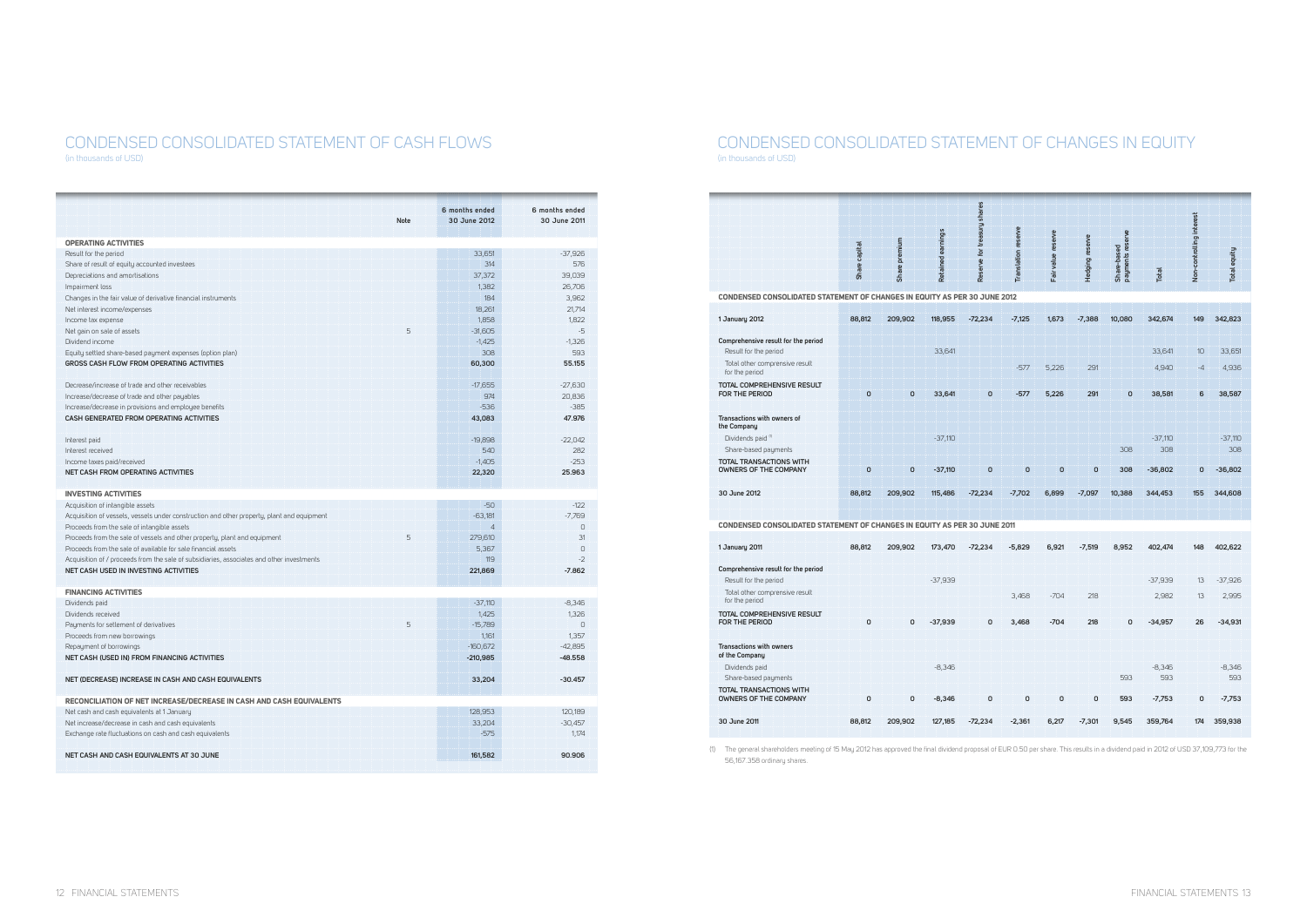### NOTES TO THE CONDENSED CONSOLIDATED INTERIM FINANCIAL **STATEMENTS**

### **1. Reporting entity**

EXMAR NV is a company domiciled in Belgium, whose shares are publicly traded (Euronext - EXM). The condensed consolidated interim financial statements of EXMAR NV for the six months ended 30 June 2012 comprise EXMAR NV and its subsidiaries (together referred to as the "Group") and the Group's interests in associates and jointly controlled entities. The Group is active in the industrial shipping business.

### **2. Basis of preparation**

These condensed consolidated interim financial statements have been prepared in accordance with International Financial Reporting Standard (IFRS) IAS 34 "Interim Financial Reporting" as adopted by the EU. They do not include all of the information required for full annual financial statements, and should be read in conjunction with the consolidated financial statements of the Group as at 31 December 2011, available on the website: www.exmar.be.

These condensed consolidated interim financial statements were approved by the board of directors on 30 August 2012.

The preparation of these condensed consolidated interim financial statements requires management to make judgements, estimates and assumptions that affect the application of accounting policies and the reported amounts of assets and liabilities, income and expense. Actual results may differ from these estimates. The significant judgements made by management in applying the Group's accounting policies were the same as those applied to the consolidated financial statements as per 31 December 2011.

### **3. Significant accounting policies**

The accounting policies applied by the Group in these condensed consolidated interim financial statements are the same as those applied by the Group in its consolidated financial statements as per 31 December 2011. New standards or interpretations applicable as from 1 January 2012 do not have a material impact on the condensed consolidated interim financial statements and have not given rise to any restatements of previous periods.



### **4. Segment information - key figures**

(In thousands of USD)

| SEGMENT REPORTING 30 JUNE 2012                        | LPG       | <b>LNG</b>   | <b>Offshore</b> | <b>Services</b> | Eliminations | <b>Total</b> |
|-------------------------------------------------------|-----------|--------------|-----------------|-----------------|--------------|--------------|
|                                                       |           |              |                 |                 |              |              |
|                                                       |           |              |                 |                 |              |              |
| <b>INCOME STATEMENT</b>                               |           |              |                 |                 |              |              |
| Revenue third party                                   | 109,847   | 46,475       | 38,034<br>156   | 34,450          |              | 228,806<br>0 |
| Revenue intra-segment                                 | 152       |              |                 | 6,004           | $-6,313$     |              |
| Total revenue                                         | 109,999   | 46,476       | 38,190          | 40,454          | $-6,313$     | 228,806      |
| Capital gain on sale of assets                        | 7,716     |              | 23,897          | $\overline{2}$  |              | 31,615       |
| Other operating income                                | 1,750     | 219          | 60              | 488             |              | 2,517        |
| <b>OPERATING INCOME</b>                               | 119,465   | 46,695       | 62,147          | 40,944          | $-6,313$     | 262,938      |
|                                                       |           |              |                 |                 |              |              |
| Operating result before depreciation, impairment loss |           |              |                 |                 |              |              |
| and amortisation                                      | 36,663    | 26,806       | 26,840          | 2,736           | O            | 93,045       |
| Depreciations and amortisations                       | $-22,777$ | $-10,568$    | $-3,032$        | $-941$          |              | $-37,318$    |
| Impairment loss                                       | $-1,382$  |              |                 |                 |              | $-1,382$     |
| OPERATING RESULT (EBIT)                               | 12,504    | 16,238       | 23,808          | 1,795           | O            | 54,345       |
|                                                       |           |              |                 |                 |              |              |
| Interest income/expenses (net)                        | $-7,011$  | $-11,343$    | $-844$          | $-143$          |              | $-19,341$    |
| Other finance income/expenses (net)                   | 1,223     | $-1,318$     | 311             | $-10$           |              | 206          |
| Share in the result of equity accounted investees     |           |              | $-322$          | 8               |              | $-314$       |
| Income tax expense                                    | $-11$     | $-13$        | $-502$          | $-1,150$        |              | $-1,676$     |
|                                                       |           |              |                 |                 |              |              |
| SEGMENT RESULT FOR THE PERIOD                         | 6,705     | 3,564        | 22,451          | 500             | О            | 33,220       |
|                                                       |           |              |                 |                 |              |              |
| Unallocated overhead expenses and finance result      |           |              |                 |                 |              | 431          |
|                                                       |           |              |                 |                 |              |              |
| RESULT FOR THE PERIOD                                 |           |              |                 |                 |              | 33,651       |
| Non-controlling interest                              |           |              |                 |                 |              | 10           |
| Attributable to owners of the Company                 |           |              |                 |                 |              | 33,641       |
|                                                       |           |              |                 |                 |              |              |
|                                                       |           |              |                 |                 |              |              |
| SEGMENT REPORTING 30 JUNE 2011                        |           |              |                 |                 |              |              |
|                                                       |           |              |                 |                 |              |              |
| <b>INCOME STATEMENT</b>                               |           |              |                 |                 |              |              |
| Revenue third party                                   | 83,165    | 44,304       | 63,104          | 33,391          |              | 223,964      |
| Revenue intra-segment                                 | 461       | $\mathbf{1}$ | 88              | 5,902           | $-6,452$     | 0            |
| Total revenue                                         | 83,626    | 44,305       | 63,192          | 39,293          | $-6,452$     | 223,964      |
|                                                       |           |              |                 |                 |              |              |
| Capital gain on sale of assets                        |           |              | 1               | 6               |              | 7            |
| Other operating income                                | 269       | 1,036        | 11              | 229             |              | 1,545        |
| <b>OPERATING INCOME</b>                               | 83,895    | 45,341       | 63,204          | 39,528          | $-6,452$     | 225,516      |
|                                                       |           |              |                 |                 |              |              |
| Operating result before depreciation, impairment loss | 18,432    | 25,370       | 8,165           | 4,351           | n            | 56,318       |
| and amortisation                                      |           |              |                 |                 |              |              |
| Depreciations and amortisations                       | $-24,060$ | $-10,808$    | $-3,047$        | $-1,124$        |              | $-39,039$    |
| Impairment loss                                       | $-26,706$ |              |                 |                 |              | $-26,706$    |
| OPERATING RESULT (EBIT)                               | $-32,334$ | 14,562       | 5,118           | 3,227           | $\mathsf 0$  | $-9,427$     |
|                                                       |           |              |                 |                 |              |              |
| Interest income/expenses (net)                        | $-6,829$  | $-11,245$    | $-3,843$        | $-168$          |              | $-22,085$    |
| Other finance income/expenses (net)                   | $-382$    | 2,694        | $-1,477$        | 19              |              | 854          |
| Share in the result of equity accounted investees     |           |              | $-615$          | 39              |              | $-576$       |
| Income tax expense                                    | $-75$     | $-11$        | $-693$          | $-1,043$        |              | $-1,822$     |
| SEGMENT RESULT FOR THE PERIOD                         | $-39,620$ | 6,000        | $-1,510$        | 2,074           | $\circ$      | $-33,056$    |
| Unallocated overhead expenses and finance result      |           |              |                 |                 |              | $-4,870$     |
|                                                       |           |              |                 |                 |              |              |
| RESULT FOR THE PERIOD                                 |           |              |                 |                 |              | $-37,926$    |
| Non-controlling interest                              |           |              |                 |                 |              | 13           |
| Attributable to owners of the Company                 |           |              |                 |                 |              | $-37,939$    |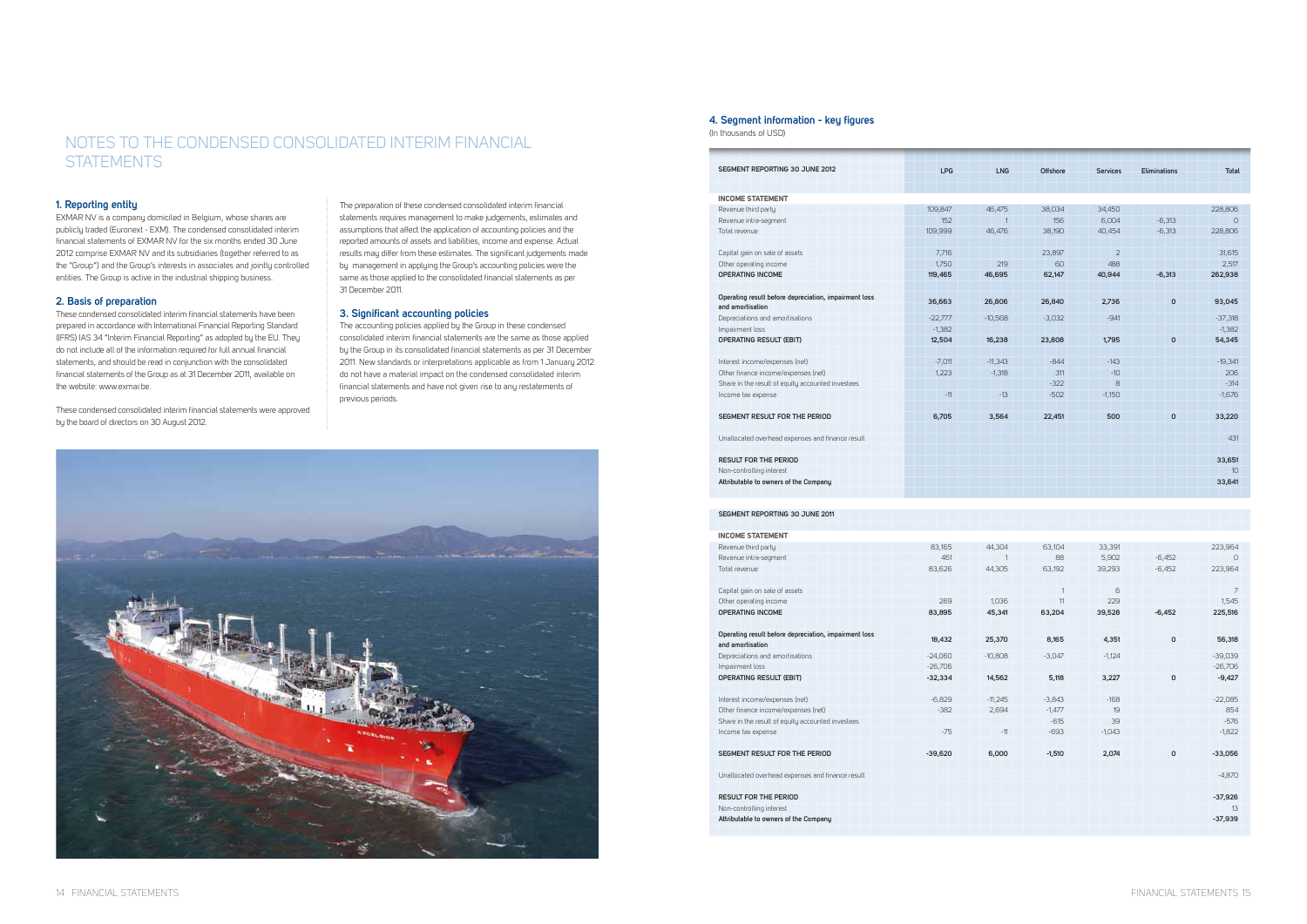### **6. Vessels**

(In thousands of USD)

### **5. Capital gain on the disposal of assets**

(In thousands of USD)

|                                    | 30 June 2012 | 31 December 2011 |
|------------------------------------|--------------|------------------|
|                                    |              |                  |
| Bank                               | 39,155       | 29,335           |
| Cash in hand                       | 207          | 148              |
| Short-term deposits <sup>(1)</sup> | 123,220      | 122,370          |
| <b>Total</b>                       | 162,582      | 151,853          |
| Less:                              |              |                  |
| Bank overdrafts                    | $-1,000$     | $-22,900$        |
| Net cash and cash equivalents      | 161,582      | 128,953          |
|                                    |              |                  |

(1) Includes reserved cash related to credit facilities and financial instrument agreements for an amount of KUSD 119,577 (KUSD 117,717 as per 31 December 2011).

#### **9. Contingencies**

There were no significant changes in contingencies as disclosed in the consolidated financial statements of the Group for the year ended 31 December 2011.

(1) The transfer to assets classified as held for sale consists of the LPG vessel ELVERSELE. The vessel was measured at the lower end of the carrying amount and fair value less cost to sell based on a sale agreement reached in April 2012, which resulted in an impairment loss amounting to KUSD 1,382.

|                                                                                                                           | <b>LPG</b>                      | <b>LNG</b>                                         | <b>Offshore</b>                 | <b>Total</b>                                        |
|---------------------------------------------------------------------------------------------------------------------------|---------------------------------|----------------------------------------------------|---------------------------------|-----------------------------------------------------|
| <b>BORROWINGS RELATED TO VESSELS</b>                                                                                      |                                 |                                                    |                                 |                                                     |
| As per 31 December 2011<br>New loans and borrowings<br>Repayments<br><b>Conversion differences</b><br>As per 30 June 2012 | 344,806<br>$-33,415$<br>311,391 | 515,426<br>1,179<br>$-12,407$<br>$-616$<br>503,582 | 128,350<br>$-114,350$<br>14,000 | 988,582<br>1,179<br>$-160,172$<br>$-616$<br>828,973 |
| 8. Cash and cash equivalents<br>(In thousands of USD)                                                                     |                                 |                                                    |                                 |                                                     |

### **7. Borrowings**

(In thousands of USD)

(1) In July 2011 EXMAR delivered the OPTI-EX® offshore unit at the installation site and fulfilled the closing conditions of the sales agreement with LLOG Deepwater Company LLC ("LLOG"). Part of the consideration was paid by LLOG upon delivery and the remainder of the consideration would be paid over a 62 months period following the installation. On January 27, 2012, EXMAR and LLOG reached a settlement and termination agreement resulting in the accelerated and full & final settlement of the outstanding receivable from LLOG (KUSD 237,802). The settlement and termination resulted in an additional gain of KUSD 23,897, recognised upon contractual closing of the settlement and termination agreement, being January 2012. EXMAR partially used the funds received to early repay the outstanding loan facility (KUSD 113,350) and to settle the interest rate swap related to the loan facility (KUSD 9,669) for the OPTI-EX® on January 31, 2012.

(2) The disposals relate to the sale of the LPG vessel CHACONIA in April 2012, for which a profit on sale of KUSD 7,716 was realised upon delivery of the vessel in April 2012.

(3) In March 2012 EXMAR ordered newbuild LPG vessels. As per June 2012 the capital commitment amounts to KUSD 190,577 for which the final payment is expected by the end of

2014. The capital commitment for the LNG segment relates to the construction of a Floating LNG Liquefaction, Regasification and Storage Unit to be finalised in 2015.

|                                                       | <b>LPG</b> | LNG       | Offshore       | Total     |
|-------------------------------------------------------|------------|-----------|----------------|-----------|
| <b>VESSELS (INCLUDING VESSELS UNDER CONSTRUCTION)</b> |            |           |                |           |
| Vessels - net book value as per 31 December 2011      | 504,765    | 504,903   | 32,753         | 1,042,421 |
| Additions                                             | 8,993      | 233       |                | 9,226     |
| Disposals <sup>(2)</sup>                              | $-10.154$  |           |                | $-10,154$ |
| Depreciations                                         | $-22,123$  | $-10,556$ | $-2,796$       | $-35,475$ |
| Transfer to assets held for sale <sup>(1)</sup>       | $-32,376$  |           |                | $-32,376$ |
| Vessels - net book value as per 30 June 2012          | 449,105    | 494,580   | 29,957         | 973,642   |
| Vessels under construction                            | 9,329      | 43,589    | 0              | 52,918    |
| Total vessels (including vessels under construction)  | 458,434    | 538,169   | 29,957         | 1,026,560 |
| ASSETS CLASSIFIED AS HELD FOR SALE - VESSELS          |            |           |                |           |
| Net book value as per 31 December 2011                | O          | $\circ$   | $\circ$        | $\circ$   |
| Transfer from vessels <sup>(1)</sup>                  | 32,376     |           |                | 32,376    |
| Impairment loss <sup>(0</sup>                         | $-1.382$   |           |                | $-1,382$  |
| Net book value as per 30 June 2012                    | 30,994     | Ω         | $\Omega$       | 30,994    |
| Fair value as per 30 June 2012                        | 30,994     |           | n              | 30,994    |
|                                                       |            |           |                |           |
| <b>CAPITAL COMMITMENTS - VESSELS</b>                  |            |           |                |           |
| As per 31 December 2011                               | n          | n         | n              | $\Omega$  |
| Additions <sup>(3)</sup>                              | 190,577    | 264,597   |                | 455,174   |
| As per 30 June 2012                                   | 190,577    | 264,597   | $\overline{a}$ | 455,174   |
|                                                       |            |           |                |           |

|                                                  | June 2011. |
|--------------------------------------------------|------------|
| <b>CAPITAL GAIN ON THE DISPOSAL OF ASSETS</b>    |            |
| Profit on the sale of OPTI-EX® offshore unit (1) |            |
| le of LPG carrier C<br>INIA                      |            |
| ∩thei                                            |            |
| <b>Tota</b>                                      |            |
|                                                  |            |

No adjusting or non-adjusting events arose between 30 June 2012 and the date at which the condensed consolidated interim financial statements have been authorised for issue, except for

• the delivery of the LPG vessel ELVERSELE in July 2012. The vessel was measured at fair value less cost to sell as per 30 June 2012 resulting in an impairment loss of KUSD 1,382.

• the sales agreement for the LPG vessel TIELRODE entered into in July 2012. The sale will result in a capital gain of KUSD 6,876 upon delivery of the vessel.

### **11. Subsequent events**

#### **10. Risks and uncertainties**

There were no significant changes in risks and uncertainties compared to the risks and uncertainties as described in the annual financial statements for the year ended 31 December 2011.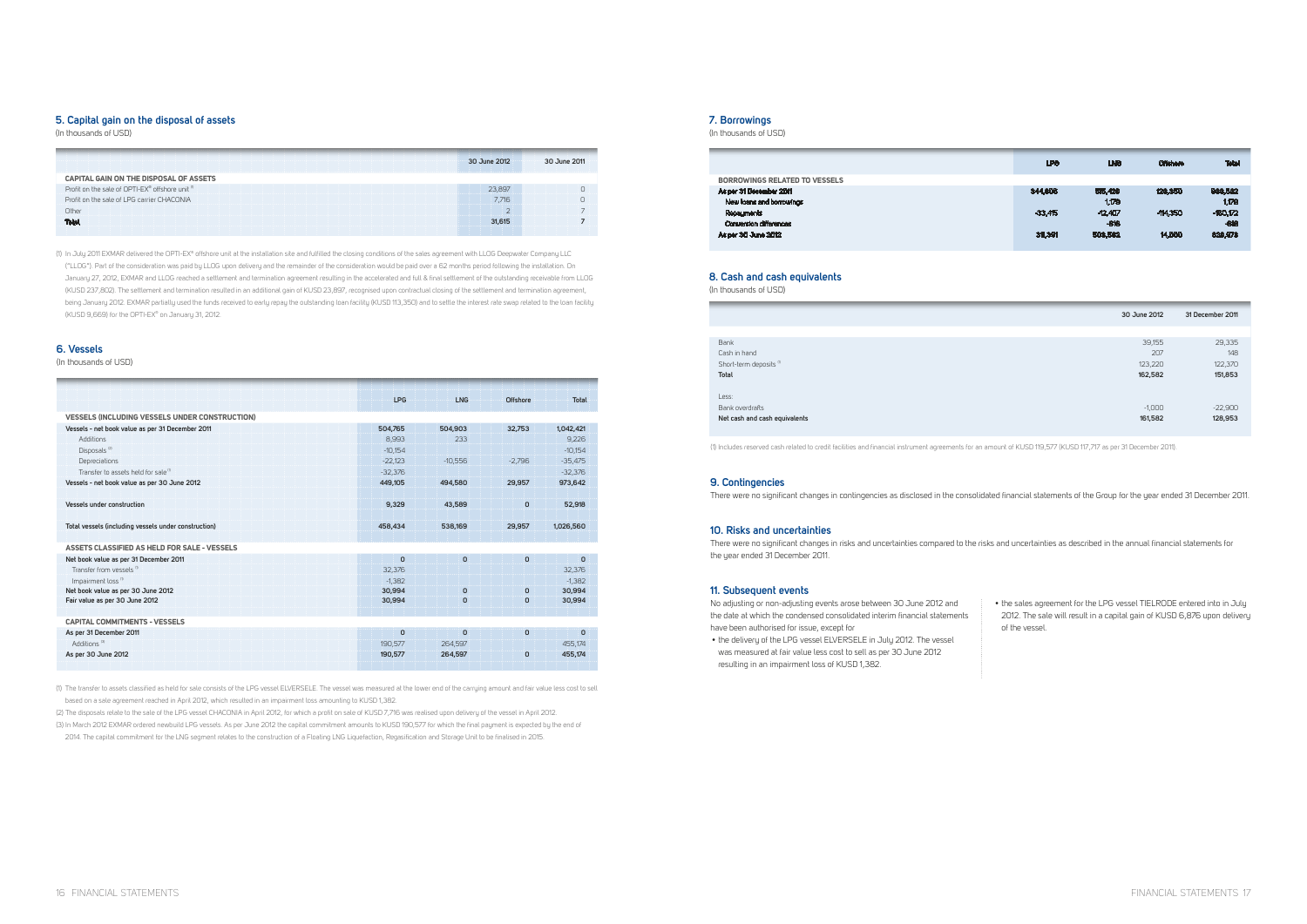The Dutch version of this half year report must be considered to be the official version.

Design and production: www.dms.be



# Colophon

### **Board of directors**

Baron Philippe Bodson – *Chairman*  Nicolas Saverys – *Managing Director/Chief Executive Officer* Leo Cappoen Ludwig Criel Patrick De Brabandere François Gillet Jens Ismar Guy Verhofstadt Baron Philippe Vlerick Pauline Saverys Ariane Saverys

### **Executive committee**

Nicolas Saverys – *Chief Executive Officer* Patrick De Brabandere – *Chief Operating Officer*  Miguel de Potter – *Chief Financial Officer* Pierre Dincq – *Managing Director Shipping*  David Lim – *Managing Director Offshore*  Didier Ryelandt – *Executive Vice President Offshore* Paul Young – *Chief Marketing Officer* Marc Nuytemans – *CEO EXMAR Shipmanagement*  Bart Lavent – *Managing Director LNG Infrastructure*

### **Auditor**

Klynveld Peat Marwick Goerdeler – auditors, represented by Mr. Filip De Bock.

### **EXMAR nv**

De Gerlachekaai 20 2000 Antwerp Tel.: +32(0)3 247 56 11 Fax: +32(0)3 247 56 01

Business registration number: 0860 409 202 RPR Antwerp Website: www.exmar.be E-mail: corporate@exmar.be

### **Contact**

- All EXMAR press releases can be consulted on the website: www.exmar.be
- Questions can be asked by telephone at +32(0)3 247 56 11 or by e-mail to corporate@exmar.be, for the attention of Patrick De Brabandere (COO), Miguel de Potter (CFO) or Karel Stes (Secretary).
- In case you wish to receive our annual or halfyear report please mail: corporate@exmar.be

### **Introduction**

We have reviewed the accompanying condensed consolidated statement of financial position of EXMAR NV as at 30 June 2012, the condensed consolidated statements of comprehensive income, changes in equity and cash flows for the six month period then ended, as well as the explanatory notes ("the condensed consolidated interim financial information"). The board of directors is responsible for the preparation and presentation of this condensed consolidated interim financial information in accordance with IAS 34, "Interim Financial Reporting" as adopted by the European Union. Our responsibility is to express a conclusion on this condensed consolidated interim financial information based on our review.

in the consolidation as a whole, and that the interim management report includes a fair overview of the important events that have occurred during the first six months of the financial year and of the major transactions with the related parties, and their impact on the condensed consolidated interim financial statements, together with a description of the principal risks and uncertainties for the remaining six months of the financial year.

### **Scope of Review**

We conducted our review in accordance with the International Standard on Review Engagements 2410, "Review of Interim Financial Information Performed by the Independent Auditor of the Entity". A review of interim financial information consists of making inquiries, primarily of persons responsible for financial and accounting matters, and applying analytical and other review procedures. A review is substantially less in scope than an audit conducted in accordance with International Standards on

Auditing and consequently does not enable us to obtain assurance that we would become aware of all significant matters that might be identified in an audit. Accordingly, we do not express an audit opinion.

### **Conclusion**

Based on our review, nothing has come to our attention that causes us to believe that the accompanying condensed consolidated interim financial information as at 30 June 2012 and for the six month period then ended is not prepared, in all material respects, in accordance with IAS 34, 'Interim Financial Reporting' as adopted by the European Union.

Kontich, 30 August 2012

KPMG Bedrijfsrevisoren - Réviseurs d'Entreprises Statutory Auditor Represented by

Filip De Bock Réviseur d'Entreprises / Bedrijfsrevisor



The board of directors, represented by Nicolas Saverys and Patrick De Brabandere, and the executive committee, represented by Nicolas Saverys and Miguel de Potter, hereby confirm that to the best of their knowledge, the condensed consolidated interim financial statements for the six months period ended 30 June 2012, which has been prepared in accordance with IAS 34 "Interim Financial Reporting" as adopted by the European Union, give a true and fair view of the assets, liabilities, financial position and profit or loss of the company and the undertakings included

### STATUTORY AUDITOR'S REPORT TO THE BOARD OF DIRECTORS OF EXMAR NV ON THE REVIEW OF THE CONDENSED CONSOLIDATED INTERIM FINANCIAL INFORMATION AS AT 30 JUNE 2012 AND FOR THE SIX MONTH PERIOD THEN ENDED

### STATEMENT ON THE TRUE AND FAIR VIEW OF THE CONDENSED CONSOLIDATED INTERIM FINANCIAL STATEMENTS AND THE FAIR OVERVIEW OF THE INTERIM MANAGEMENT REPORT